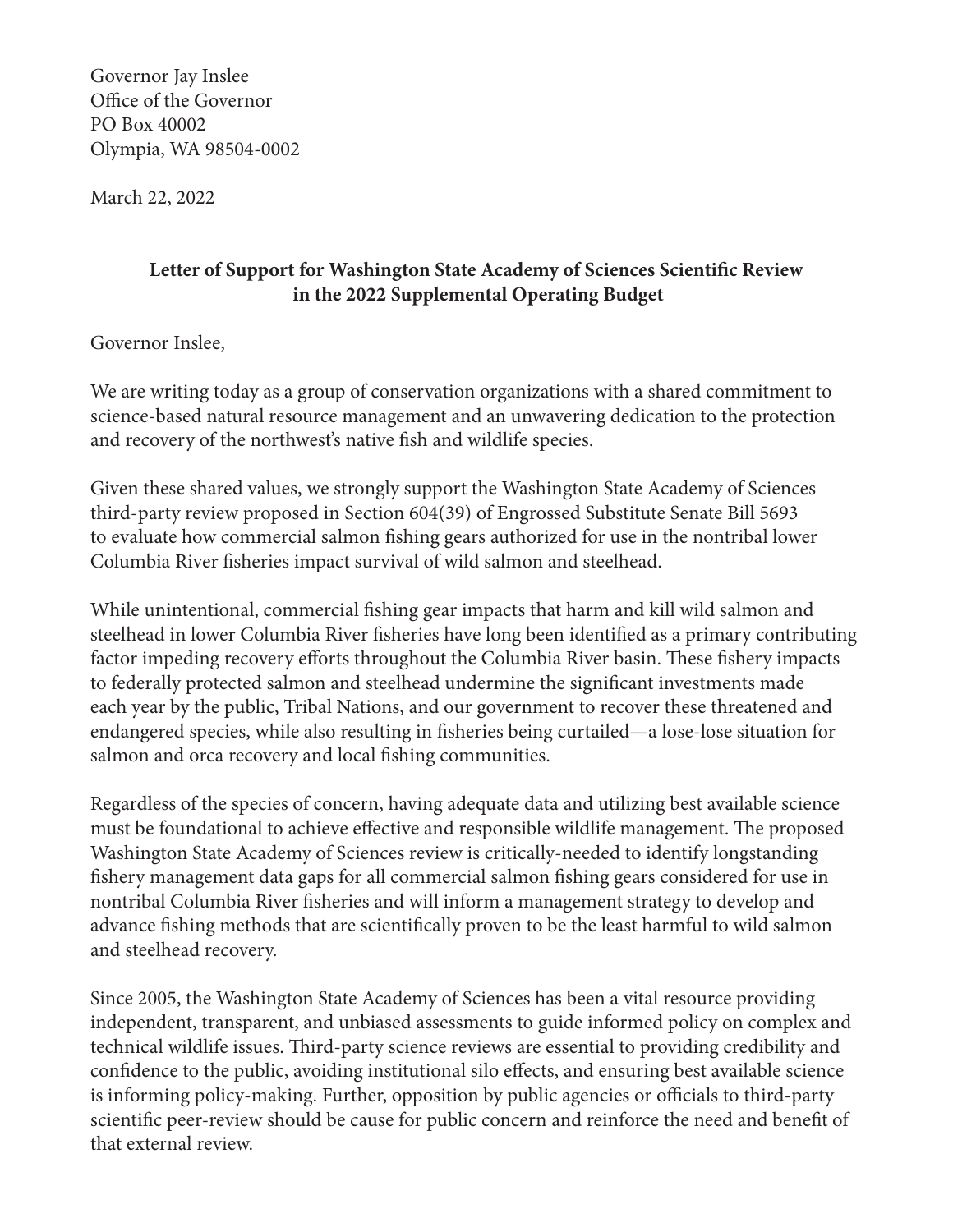This proposed science review will work in concert with your previous commitments to using best available science to "develop a Columbia River fishery that creates the least harm to wild salmon and is the most beneficial to salmon recovery efforts" and "to propose a path forward to improve our understanding and implementation of viable alternative gear types" to reduce, if not eliminate, harm to wild salmon and steelhead in lower Columbia River fisheries.

For these reasons, we respectfully urge you to support Section 604(39) of Engrossed Substitute Senate Bill 5693 in the 2022 Supplemental Operating Budget that will be foundational to guiding the development of resilient fisheries that will aid the recovery of wild salmon, steelhead, and orcas, and bring economic stability to Columbia River communities.

## Sincerely,

**Wild Fish Conservancy Washington Wildlife First Center for Biological Diversity Orca Conservancy Salish Center for Sustainable Fishing Methods Legal Rights for the Salish Sea Northwest Environmental Advocates Lower Columbia River Audubon Society Northwest Watershed Institute Grays Harbor Audubon Western Wildlife Outreach Wild Orca Endangered Species Coalition Animal & Earth Advocates, PLLC Whale and Dolphin Conservation Friends of the San Juans Humane Voters of Washington Raincoast Conservation Foundation**

**Native Fish Society Whale Scout Northwest Animal Rights Network Coalition to Protect Puget Sound The Salish Sea School The Conservancy Angler Kettle Range Conservation Group Living Oceans On Scared Ground Greenbelt Consulting Whidbey Environmental Action Sustainable Bainbridge Vashon-Maury Island Audubon Society Bainbridge Beach Naturalists Fauntleroy Watershed Council Farmer Frog World Salmon Forum Friends of Black Diamond**